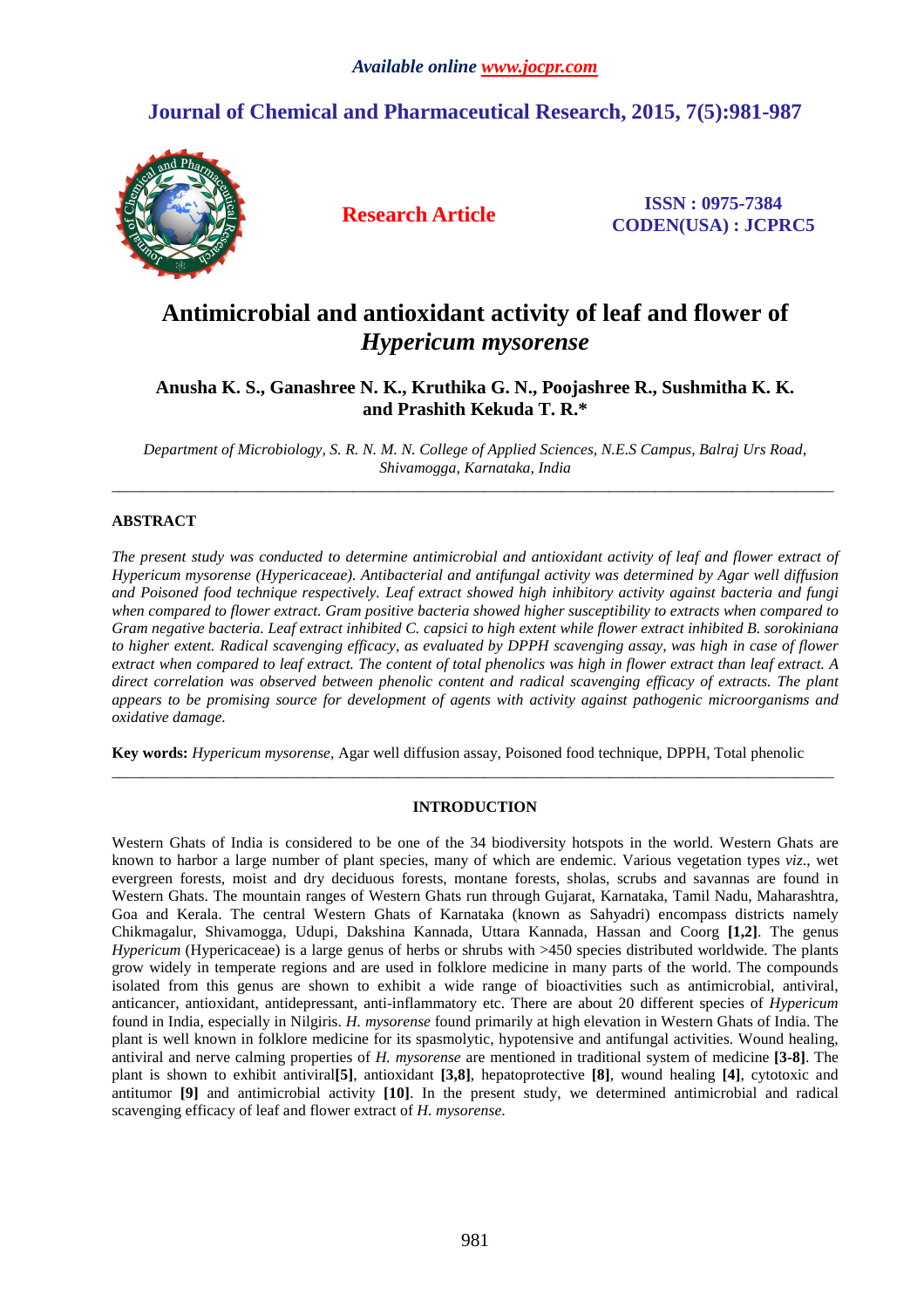## **EXPERIMENTAL SECTION**

*\_\_\_\_\_\_\_\_\_\_\_\_\_\_\_\_\_\_\_\_\_\_\_\_\_\_\_\_\_\_\_\_\_\_\_\_\_\_\_\_\_\_\_\_\_\_\_\_\_\_\_\_\_\_\_\_\_\_\_\_\_\_\_\_\_\_\_\_\_\_\_\_\_\_\_\_\_\_*

## **Collection and identification of plant**

The plants were collected during January 2015 at Seethalayyana giri, a stopover point on the way to Mullayana giri, Chikmagalur district, Karnataka. The plant was authenticated by Prof. D. Rudrappa, Department of Botany, S.R.N.M.N College of Applied Sciences, Shivamogga-01.

## **Extraction**

The leaves and flowers were separated from the plant, washed well using clean water and dried under shade. The dried leaves and flowers were powdered separately in a blender. 25g of each powdered material was transferred into clean conical flasks containing 100ml of ethanol (HiMedia, Mumbai). The flasks were left for two days with occasional stirrings. The contents of the flasks were filtered through 4-fold muslin cloth followed by Whatman No. 1 filter paper. The filtrates were evaporated to dryness and stored in refrigerator until use **[2]**. The weight and color of leaf and flower extracts was noted.

## **Antibacterial activity of leaf and flower extracts**

Three Gram positive namely *Staphylococcus aureus*, *Bacillus subtilis* and *B. coagulans* and three Gram negative bacteria namely *Escherichia coli*, *Pseudomonas aeruginosa* and *Salmonella typhi* were used to assess their susceptibility to leaf and flower extracts by Agar well diffusion assay. The test bacteria were inoculated into sterile Nutrient broth (HiMedia, Mumbai) tubes and incubated for 24 hours at  $37^{\circ}$ C. The broth cultures of test bacteria were inoculated on sterile Nutrient agar (HiMedia, Mumbai) plates by swabbing with the help of sterile cotton swabs. Using sterile cork borer, wells of 6mm diameter were punched in the inoculated plates. Leaf and flower extracts (20mg/ml of DMSO [Dimethyl sulfoxide, 25% in sterile water]), chloramphenicol (standard antibiotic, 1mg/ml of sterile distilled water) and DMSO (25%, in sterile water) were transferred aseptically into labeled wells. The plates were left for 30 minutes and then incubated in upright position for 24 hours at  $37^{\circ}$ C. Using a ruler, the zone of inhibition formed around the wells were measured **[2]**.

## **Antifungal activity of leaf and flower extracts**

Fungi namely *Bipolaris sorokiniana* (from root rot of wheat), *Fusarium oxysporum* f.sp. *zingiberi* (from rhizome rot of ginger), *Colletotrichum capsici* (from anthracnose of chilli) and *Alternaria* sp., and *Curvularia* sp. (from mouldy grains of sorghum) were tested for their susceptibility to leaf and flower extracts by Poisoned food technique **[11]**. Potato dextrose agar (HiMedia, Mumbai) medium was used. In brief, the well sporulated cultures of test fungi were aseptically inoculated at the centre of control (without extract) and poisoned plates (1mg extract/ml of medium) by point inoculation. The plates were incubated in upright position for 5 days at room temperature. The diameter of fungal colonies, in mutual perpendicular directions, was measured using a ruler. Antifungal activity of leaf and flower extracts, in terms of inhibition of mycelial growth (%) of test fungi, was determined using the formula:

Inhibition of mycelial growth (%) =  $(C - T / C)$  x 100, where C and T refers to diameter of fungal colonies on control and poisoned plates respectively.

#### **Radical scavenging activity of leaf and flower extracts**

DPPH (1,1-diphenyl-2-picryl hydrazyl) free radical scavenging assay was used to determine radical scavenging effect of leaf and flower extracts. In brief, 1ml of different concentrations of leaf and flower extract (6.25-100µg/ml of methanol) was mixed with 3ml of DPPH solution (0.004% in methanol), incubated at room temperature in dark for 30 minutes and the optical density was read at 517nm. The absorbance of DPPH control (1ml methanol+3ml DPPH) was noted. The scavenging activity (%) of each concentration was calculated using the formula:

Scavenging activity (%) =  $(Ac - At / Ac)$  x 100, where Ac and At refers to absorbance of DPPH control and DPPH and extract/standard combination respectively. Ascorbic acid was used as reference standard **[2]**.

## **Total phenolic content (TPC) of leaf and flower extracts**

The TPC was estimated by Folin-Ciocalteau reagent (FCR) method. In brief, a dilute concentration of leaf and flower extract (0.5 ml) was mixed with 0.5 ml of FC reagent (1:1) and 2 ml of sodium carbonate (7%) in separate tubes. The tubes were incubated at room temperature for 30 minutes followed by measuring the absorbance at 765nm. A standard curve was plotted using different concentrations of Gallic acid (standard phenolic compound, 0- 1000 µg/ml of sterile distilled water) and the TPC of extracts was estimated. The TPC was expressed as µg Gallic acid equivalents (GAE) from the graph **[2]**.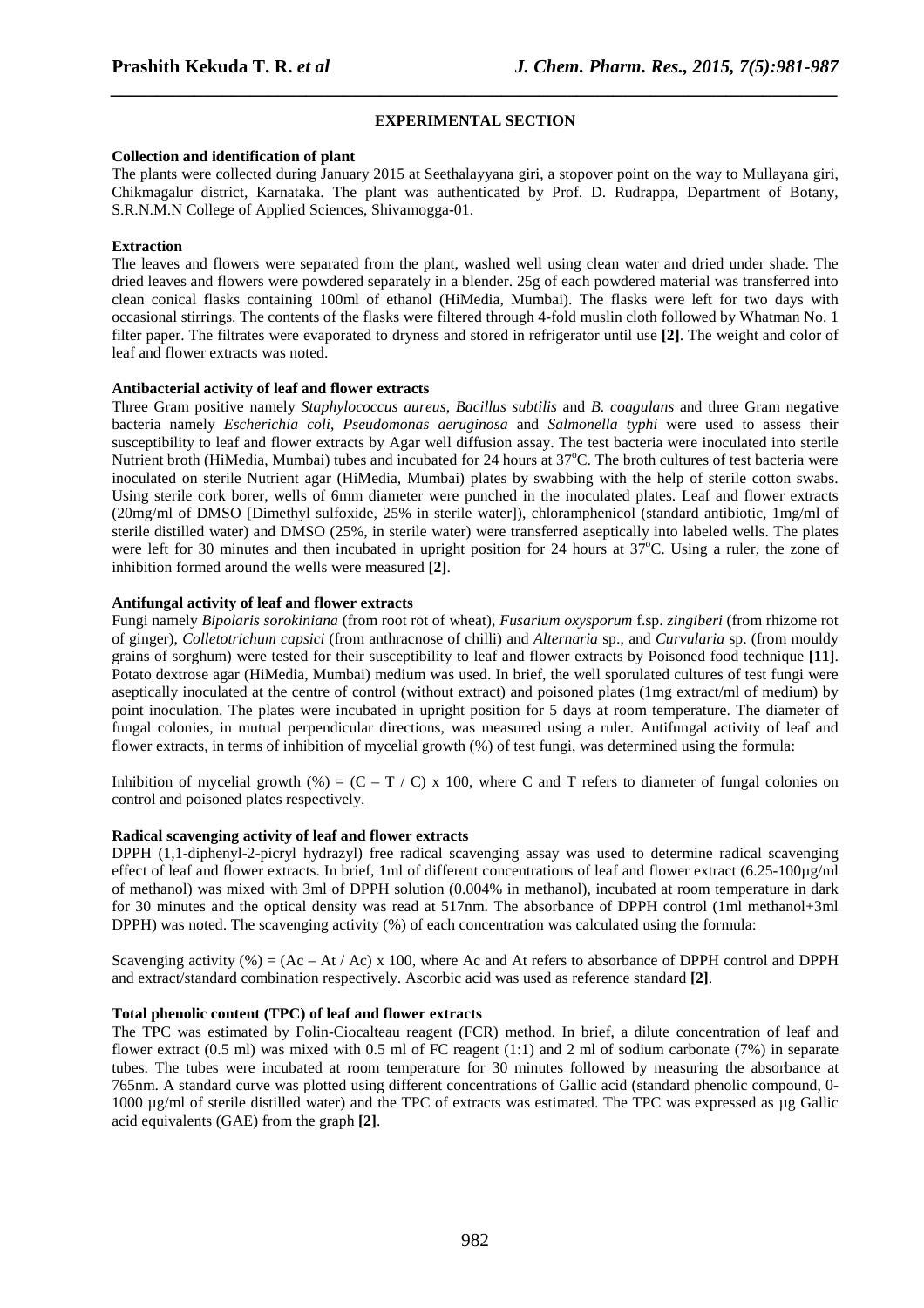#### **RESULTS**

*\_\_\_\_\_\_\_\_\_\_\_\_\_\_\_\_\_\_\_\_\_\_\_\_\_\_\_\_\_\_\_\_\_\_\_\_\_\_\_\_\_\_\_\_\_\_\_\_\_\_\_\_\_\_\_\_\_\_\_\_\_\_\_\_\_\_\_\_\_\_\_\_\_\_\_\_\_\_*

#### **Yield and color or leaf and flower extract**

The color of leaf and flower extract was brownish black and orange respectively. Yield of extract obtained was highest in case of leaf (39.93%) when compared to flower (29.60%).

## **Antibacterial activity of leaf and flower extract**

The result of inhibitory activity of leaf and flower extract of *H. mysorense* against Gram positive and Gram negative bacteria is shown in Table 1 and Figure 1. Both extracts exhibited inhibitory activity against all test bacteria but to a varied extent. Overall, leaf extract displayed marked inhibitory activity against test bacteria when compared to flower extract. Inhibitory activity of reference antibiotic was higher when compared to leaf and flower extracts. Gram positive bacteria showed higher susceptibility to extracts as well as antibiotic when compared to Gram negative bacteria. DMSO did not cause inhibition of any of the test bacteria.

|  | Table 1: Antibacterial activity of leaf and flower extract of H. mysorense |
|--|----------------------------------------------------------------------------|
|--|----------------------------------------------------------------------------|

| <b>Test bacteria</b> | Zone of inhibition in cm |                       |                   |             |  |
|----------------------|--------------------------|-----------------------|-------------------|-------------|--|
|                      | <b>Leaf extract</b>      | <b>Flower extract</b> | <b>Antibiotic</b> | <b>DMSO</b> |  |
| S. aureus            | 2.4                      | 2.4                   | 4.0               | 0.0         |  |
| <b>B.</b> subtilis   | 3.0                      | 2.0                   | 3.9               | 0.0         |  |
| <b>B.</b> coagulans  | 2.5                      | 2.3                   | 3.8               | 0.0         |  |
| E. coli              | 2.0                      | 1.9                   | 3.2               | 0.0         |  |
| P. aeruginosa        | 19                       | 1.5                   | 3.5               | 0.0         |  |
| S. typhi             | 20                       |                       | 36                | 00          |  |



**Figure 1: Inhibition of** *S. aureus* **and** *E. coli* **by leaf and flower extract** 

### **Antifungal activity of leaf and flower extract**

Table 2 and Figure 2 and 3 depict the result of inhibitory potential of leaf and flower extract of *H. mysorense* against the mycelial growth of test fungi. Poisoning of medium with leaf and flower extract resulted in considerable suppression of growth of test fungi as revealed by lesser growth (colony diameter) when compared to growth on control plates. The leaf extract suppressed the growth of test fungi to high extent when compared to flower extract. Leaf extract inhibited *C. capsici* and *F. oxysporum* to high and least extent respectively. Flower extract suppressed the growth of *B. sorokiniana* and *Alternaria* sp*.* to high and less extent respectively.

|                       | Colony diameter in cm |              |                       |  |
|-----------------------|-----------------------|--------------|-----------------------|--|
| <b>Test fungi</b>     | <b>Control</b>        | Leaf extract | <b>Flower extract</b> |  |
| Curvularia sp.        | 4.2                   | 1.7          | 2.2                   |  |
| F. oxysporum          | 4.8                   | 2.4          | 3.2                   |  |
| <b>B.</b> sorokiniana | 3.9                   | 1.5          | 1.8                   |  |
| C. capsici            | 3.1                   | 1.0          | 1.5                   |  |
| Alternaria sp.        | 2.8                   | 1.3          | 21                    |  |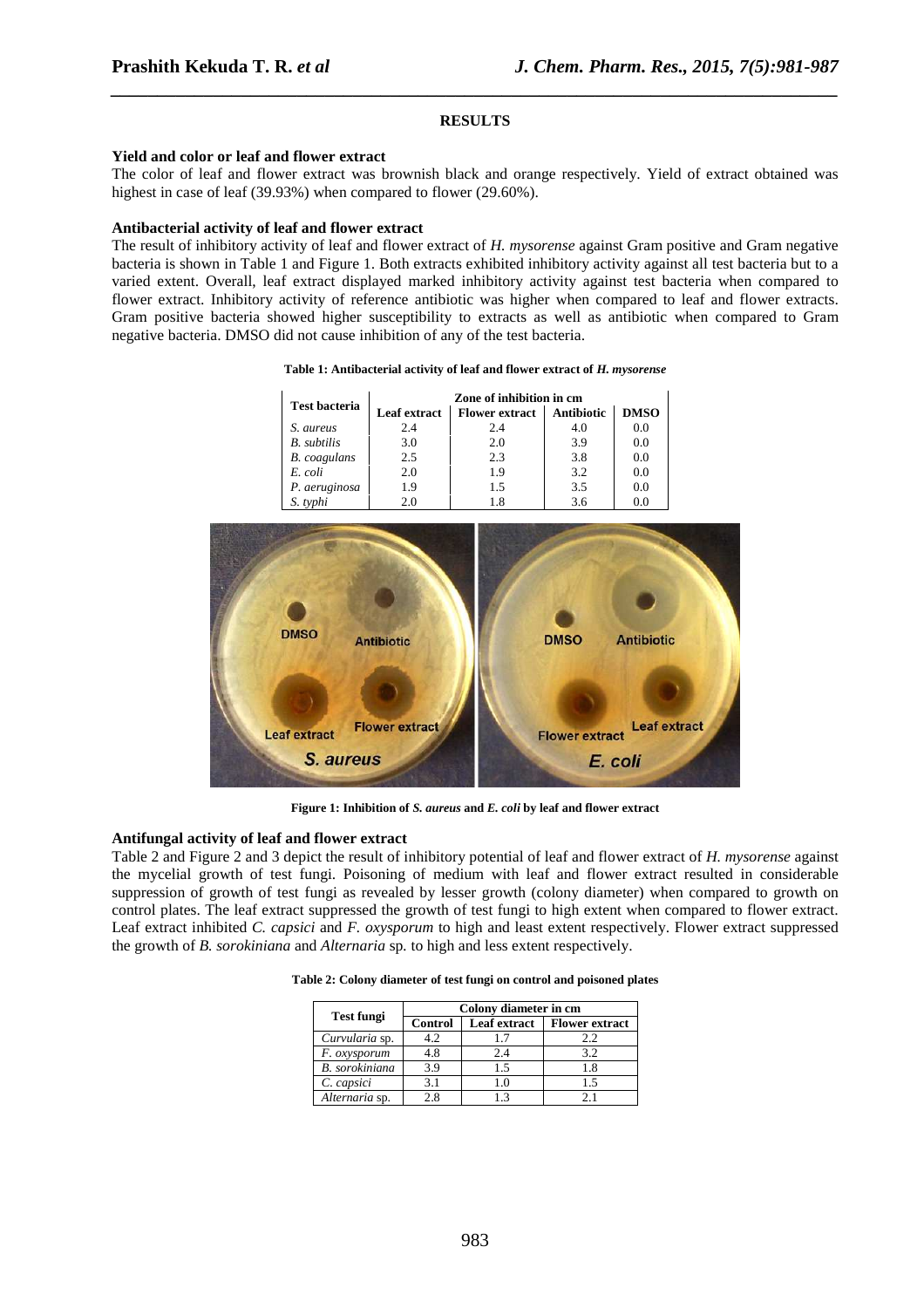

**Figure 2: Growth of test fungi on control and poisoned plates (Left to right- Control, leaf extract, flower extract; Top to bottom-** *B. sorokiniana***,** *Curvularia* **sp.,** *Fusarium* **sp.,** *Alternaria* **sp.,** *C. capsici***)** 

## **Radical scavenging activity of leaf and flower extract**

The result of radical scavenging efficacy of leaf and flower extract of *H. mysorense* is depicted in Figure 4. The extracts were shown to exhibit dose dependent scavenging of DPPH free radicals as indicated by bleaching of radical solution color (purple to yellow) on increasing the concentration of extract. Among extracts, flower extract scavenged radicals more efficiently (IC<sub>50</sub> value 28.06µg/ml) when compared to leaf extract (IC<sub>50</sub> value 63.90µg/ml). However, the radical scavenging effect of reference antioxidant i.e., ascorbic acid was higher than that of both extracts as indicated by lower  $IC_{50}$  value ((2.91µg/ml).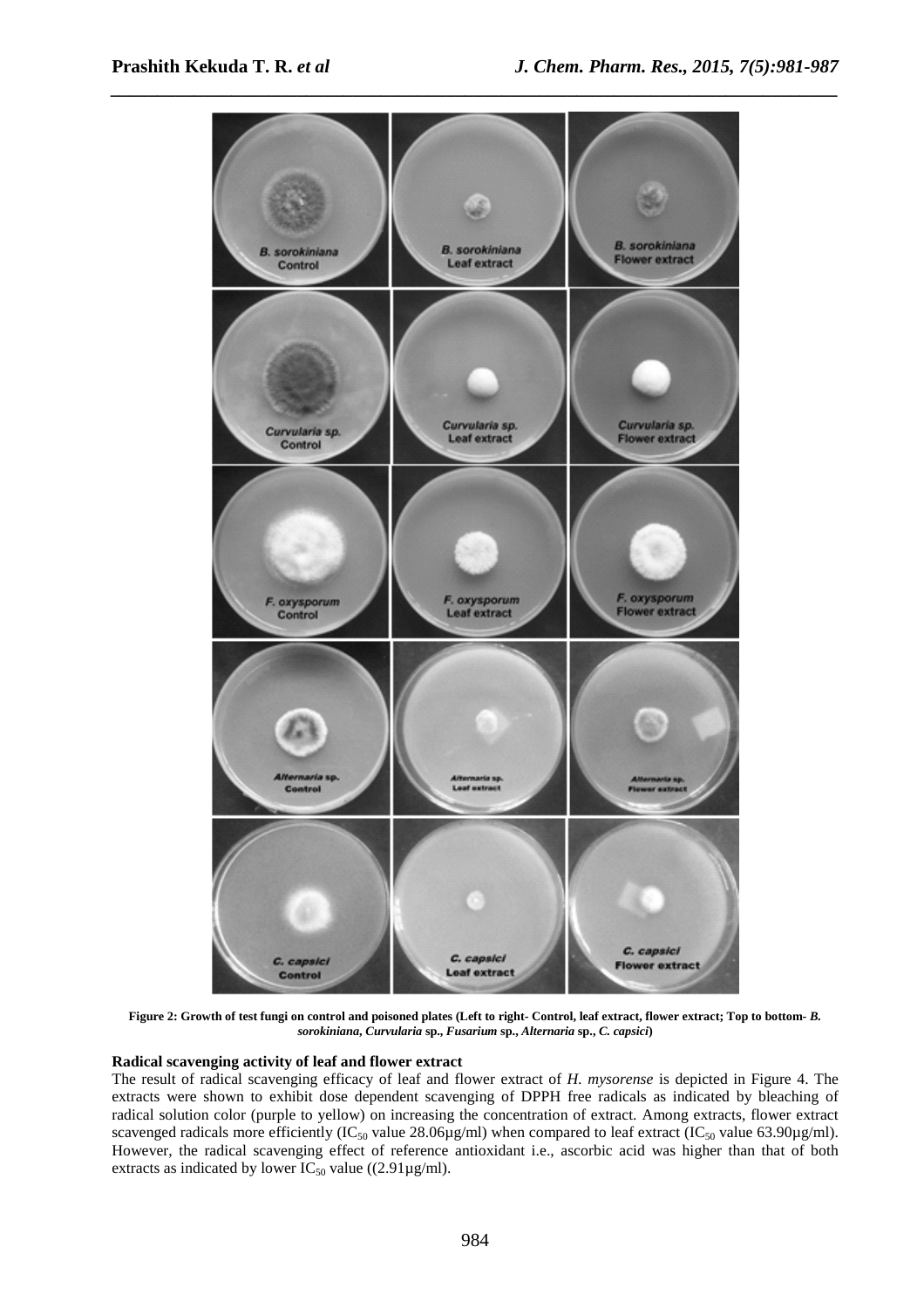

#### **Total phenolic content of leaf and flower extract**

The content of total phenolics, as expressed in terms of mg GAE/g of extract, was found to be higher in flower extract (24.56mg/g) when compared to leaf extract (11.05mg/g).

## **DISCUSSION**

One of the significant health related events of modern times was the discovery of antibiotics. The use of antibiotics has saved countless lives from most dreadful diseases of microbial origin. However, the successful use of any antibiotic is compromised by the potential development of tolerance or resistance. The overuse and abuse of these wonder drugs resulted in the potential development of resistance among pathogenic microorganisms **[12]**. Together with the resistance development problem, other problems such as high cost and side effects stimulated researchers to look for alternative sources of antimicrobial agents, especially plants and plant products **[2]**. In the present study, we evaluated antibacterial efficacy of leaf and flower extract of *H. mysorense* by Agar well diffusion assay which is widely used to determine antibacterial activity of various types of extracts/samples. The results revealed the potential of both extracts to inhibit test bacteria. Among extracts, marked inhibitory effect was shown by leaf extract when compared to flower extract. Both extracts inhibited all test bacteria except *B. subtilis* and *P. aeruginosa* to more or less similar extent. Among Gram positive bacteria, *B. subtilis* and *S. aureus* were inhibited to higher extent by leaf and flower extract respectively. In case of Gram negative bacteria, leaf extract inhibited *E. coli* and *S. typhi* to high extent whereas flower extract inhibited *E. coli* to higher extent. Among bacteria, Gram positive bacteria were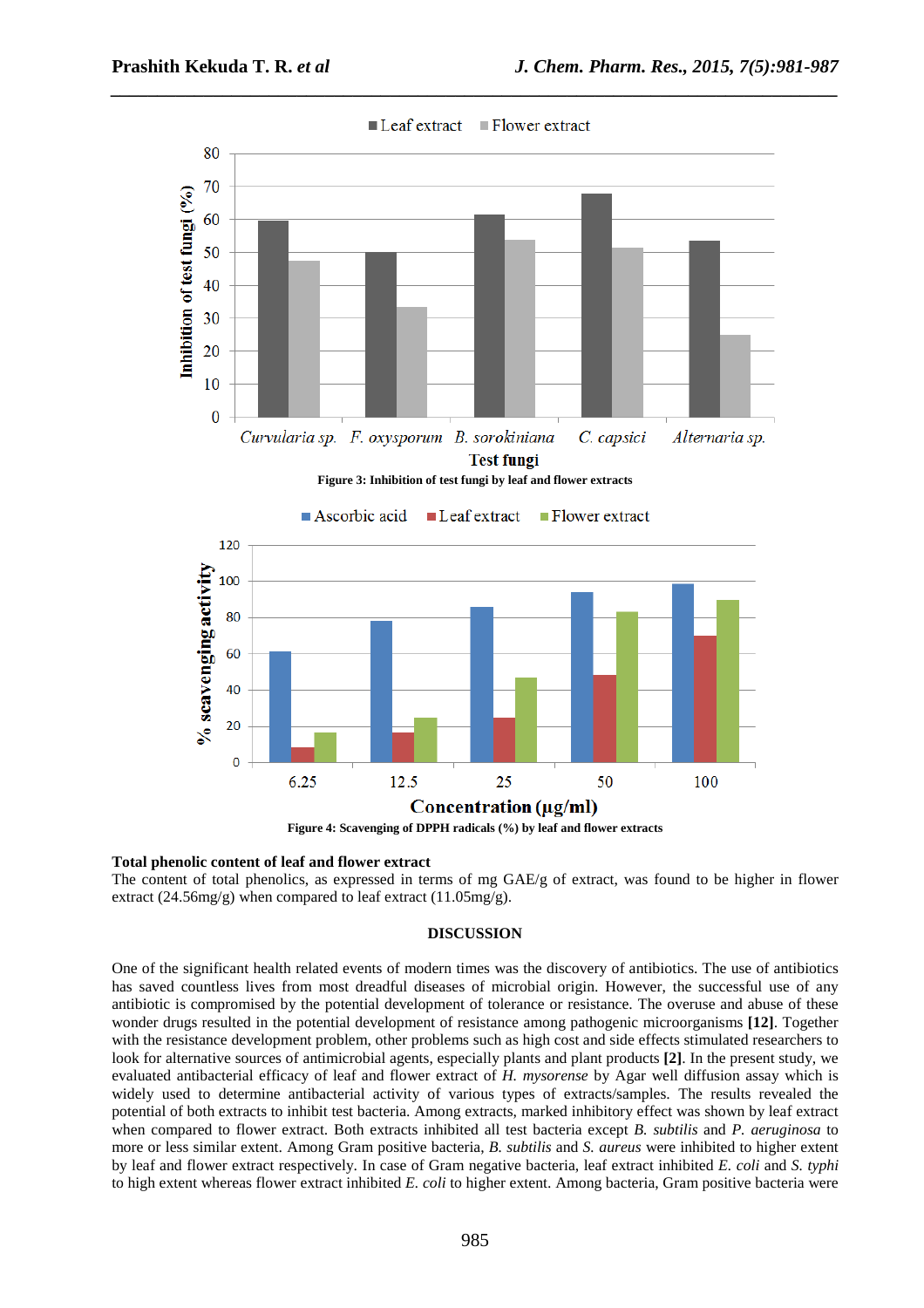inhibited to higher extent than Gram negative bacteria by extracts and standard antibiotic. The lower susceptibility of Gram negative bacteria could be ascribed to the presence of outer membrane which may act as an additional barrier for the entry of extract/standard **[13,14]**. In an earlier study, the essential oil of leaf and flower extract were shown to exhibit inhibitory activity against several microorganisms **[10]**.

*\_\_\_\_\_\_\_\_\_\_\_\_\_\_\_\_\_\_\_\_\_\_\_\_\_\_\_\_\_\_\_\_\_\_\_\_\_\_\_\_\_\_\_\_\_\_\_\_\_\_\_\_\_\_\_\_\_\_\_\_\_\_\_\_\_\_\_\_\_\_\_\_\_\_\_\_\_\_*

Among various phytopathogens, fungi represents an important group of pathogens causing a number of diseases in plants. Fungal infections leads to alterations in plants during developmental stages as well as post-harvest. Besides, fungi cause various quality problems related to aspect, nutritional value, organoleptic characteristics, and limited shelf life. On consumption of some contaminated plant commodities, allergic or toxic disorders may also be seen. Use of synthetic fungicides is one of the widely used strategies for controlling phytopathogenic fungi. However, the use of these fungicides is often associated with problems such as emergence of resistant pathogens, toxicity to nontarget organisms and residual problem. Hence, search for antifungal agents from natural sources is much focused **[11,15,16,17]**. In the present study, the leaf and flower extract of *H. mysorense* displayed marked inhibitory effect against the mycelial growth of test fungi. Among extracts, potent inhibitory effect was shown by leaf extract when compared with flower extract. Among fungi, *C. capsici* (67.74% inhibition) and *B. sorokiniana* (53.84% inhibition) were inhibited to higher extent by leaf and flower extract respectively. *F. oxysporum* (50% inhibition) and *Alternaria* sp. (25% inhibition) were inhibited to least extent by leaf and flower extract respectively.

A number of *in vitro* assays are used to evaluate radical scavenging nature of various types of samples including plant extracts. DPPH free radical scavenging assay is one of the most widely used in vitro assays. DPPH is a stable, nitrogen centred, organic free radical having absorption maximum at 517nm in alcoholic solution. The radical becomes a stable diamagnetic molecule on accepting an electron or hydrogen atom from antioxidant. In the presence of a donor capable of donating hydrogen atom, the radical nature of DPPH is lost and its color (purple) changes to yellow (diphenylpicrylhydrazine). The solution loses color stoichometrically depending on the number of electrons taken up **[18-21]**. In the present study, the decrease in absorption of DPPH in the presence of varying concentrations of leaf and flower extract of *H. mysorense* was monitored at 517nm. The extracts showed dose dependent scavenging of DPPH radicals. Flower extract scavenged free radicals more effectively when compared to leaf extract as revealed by lower IC<sub>50</sub> value. Similar results were observed in earlier study of Hariharapura *et al.* [8] where flower extract exhibited marked antioxidant activity than leaf extract. Ascorbic acid (reference antioxidant) displayed marked scavenging potential than leaf and flower extracts. Although the scavenging potential of extracts were lesser than that of ascorbic acid, it is clear from the study that the extracts possess hydrogen donating ability and hence, these extracts can act as free radical scavengers, acting possibly as primary antioxidants **[19]**. In another study, Chandrashekar *et al*. **[3]** evaluated antioxidant activity of *H.mysorense, H.perforatum, H.japonicum,* and *H. patulum*. Extract of *H.mysorense* was found to scavenge DPPH radicals more efficiently than other *Hypericum* species.

Phenolic compounds forms an important group of metabolites among various secondary metabolites produced by plants. Phenolic compounds exhibit a variety of bioactivities including antioxidant activity. The antioxidant property of phenolics is mainly due to their redox property. Phenolic compounds act as reducing agents, hydrogen donors, singlet oxygen quenchers and metal chelators. Hence, phenolic compounds are considered to be effective free radical scavengers and inhibitors of lipid peroxidation. The content of phenolics has been extensively studied for their contribution to antioxidant activity. There are many reports which correlate the total phenolic content of plants and their antioxidant activity **[22,23,24]**. In our study, the content of total phenolics, as estimated by FCR method and as expressed in terms of mg  $GAE/g$  of extract, was high in flower extract  $(24.56mg/g)$  than leaf extract (11.05mg/g). The flower extract shown high DPPH scavenging which may be attributed directly with the phenolic content of extract. The result is in justification with the earlier study of Hariharapura *et al*. **[8]** in which flower top extract containing high phenolic and flavonoid content displayed marked DPPH radical scavenging activity when compared to leaf extract which contained less phenolic and flavonoid content than flower top extract. Similarly, Chandrashekar *et al*. **[3]** observed a direct correlation between total phenolic content and DPPH radical scavenging activity of *Hypericum* species.

## **CONCLUSION**

A marked antimicrobial and radical scavenging effect of leaf and flower extracts of *H. mysorense* was observed in the present study. The observed bioactivities of extracts could be ascribed to the presence of secondary metabolites present in the extracts in particular phenolic compounds. A direct correlation was observed between the content of total phenolics and radical scavenging activity of extracts. The plant appears to be promising resource for bioactive agents which can be exploited for the prevention and treatment of oxidative stress and dreadful microbial diseases. Further studies on isolation of phytochemicals and their bioactivity determinations are to be conducted.